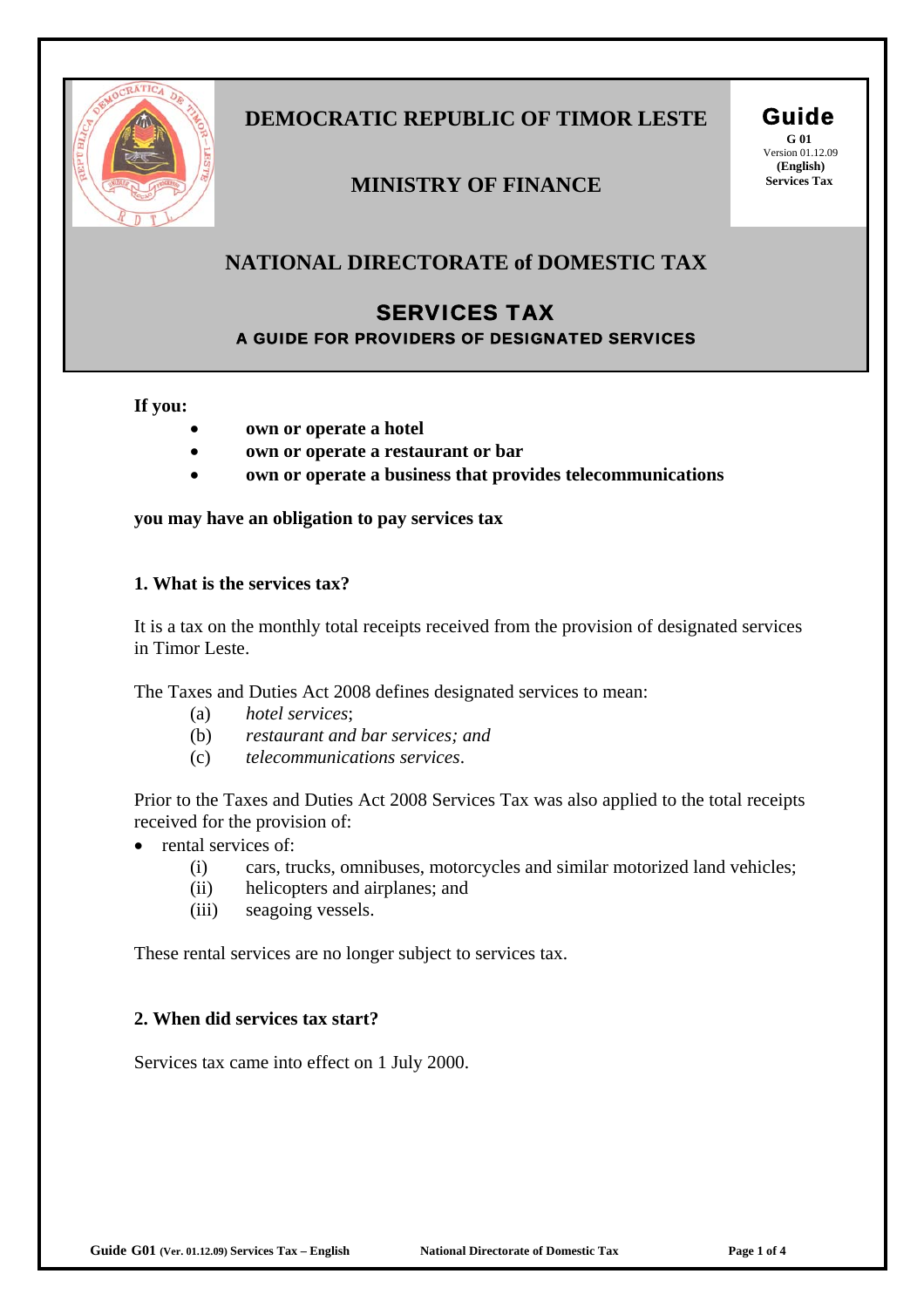#### **3. Is there a minimum amount that a business can receive before services tax is payable?**

Yes. In order to reduce the impact of the tax on small and new businesses, there is a threshold that affects when the tax will apply. Businesses with total receipts from the provision of designated services of **less than \$500** in a month are not required to pay services tax for that month.

Where the total receipts of a business, in respect of the provision of a designated service, are **\$500 or more** in a month, services tax is payable in relation to the total amount of receipts received for the provision of the designated services.

#### **4. What is the rate of services tax?**

From the  $1<sup>st</sup>$  July 2008 services tax is payable at the rate of 5% of the total receipts received in relation to the designated services provided.

For designated services provided between  $1<sup>st</sup>$  July 2002 and 30 June 2008 the service tax rate was 12%.

For designated services provided between  $1<sup>st</sup>$  July 2000 and 30<sup>th</sup> June 2002 the service tax rate was 10%.

#### **5. How is the amount of services tax calculated?**

Consider the following examples:

(a) Maria owns a bar and restaurant which had total receipts of \$4,500 for the month of July 2008.

The tax payable is \$225, which is 5% of \$4,500.

(b) Hermes operates a small restaurant and has total receipts of \$450 for the month of July 2008.

Hermes does not have to pay services tax as his total receipts are below the \$500 threshold.

(c) Ramalho operates a hotel that provides rooms, meals, bar services and laundry services. Ramalho receives \$30,000 income from the hotel in October 2008.

The services tax payable is \$1,500 (\$30,000  $*$  5%) as it is payable in relation to food, drinks and accommodation and related services, such as laundry and telephone services, provided by Ramalho. Services tax would only be payable on laundry services to the extent that they are provided to hotel guests.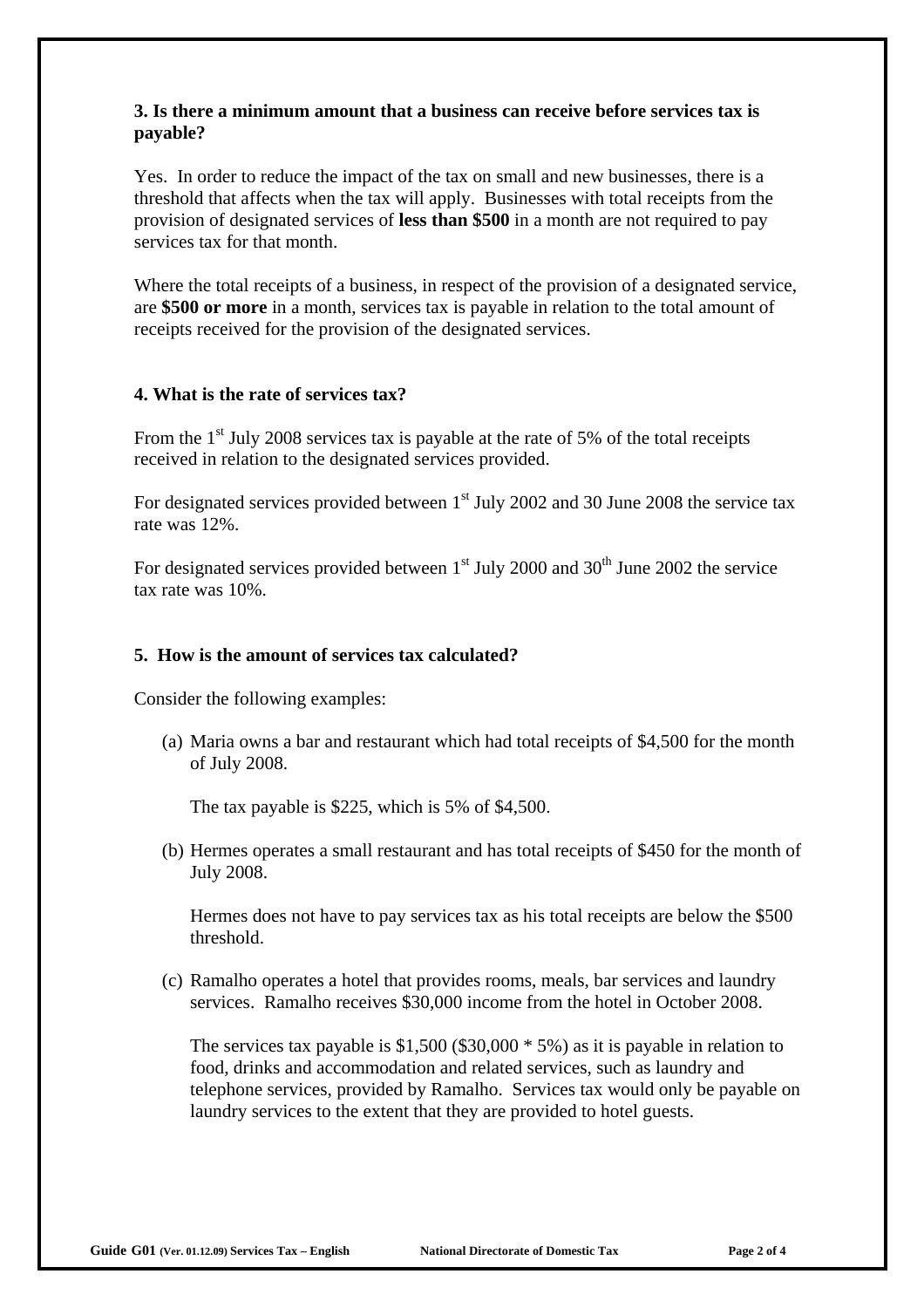#### **6. Who pays the services tax?**

Services tax is payable by the provider of the designated services. This means the person who receives the payment for the services, such as the owner of a hotel or restaurant business, is liable to pay the tax.

#### **7. When is services tax to be paid?**

Services tax is to be paid by the  $15<sup>th</sup>$  (or next business day if the  $15<sup>th</sup>$  is not a business day) of the month following the month in which the services were provided.

#### **8. How do I pay services tax?**

All business enterprises who are liable for services tax are required to complete three (3) copies of the *Consolidated Monthly Taxes Form* and to deliver these forms and the Services Tax required to be paid (plus any other tax obligation they have to pay) to a branch of the Banco Nacional Ultramarino (BNU).

The BNU will stamp the forms and return one (1) copy to you for your records.

Payments may be made electronically. You may obtain advice on this method through the contact details below.

#### **9. How do I get monthly tax forms?**

Consolidated Monthly Taxes Forms may be obtained from the NDDT Dili District Office. The forms are also available at the Banco Nacional Ultramarino.

The NDDT Dili District Office is located in Rua Pres. Nicolao Lobato, (opposite the Ensul Building), Dili. Enquiries can also be made by telephoning + (670) 331 0059.

If you are outside Dili you can obtain monthly taxes forms from the:

- NDDT Baucau District Office located in Vilanova Street, Kota Baru, Baucau.
- NDDT Maliana District Office located in Holsa Street, Maliana.

#### **10. What happens if I do not pay this tax?**

If you fail to pay the tax, then you will be charged additional tax and penalties. The additional tax and penalties may be high depending on the reason for not paying the tax. You may also be prosecuted in a court.

#### **11. What records do I need to keep?**

The tax laws require that you must create and keep adequate accounting records (such as sales and expenditure journals and ledgers) and supporting documents (such as receipts, invoices and cash books) to prove that you have paid the correct amount of tax. These records need to be kept for 5 years after the end of the tax year in which the services were provided.